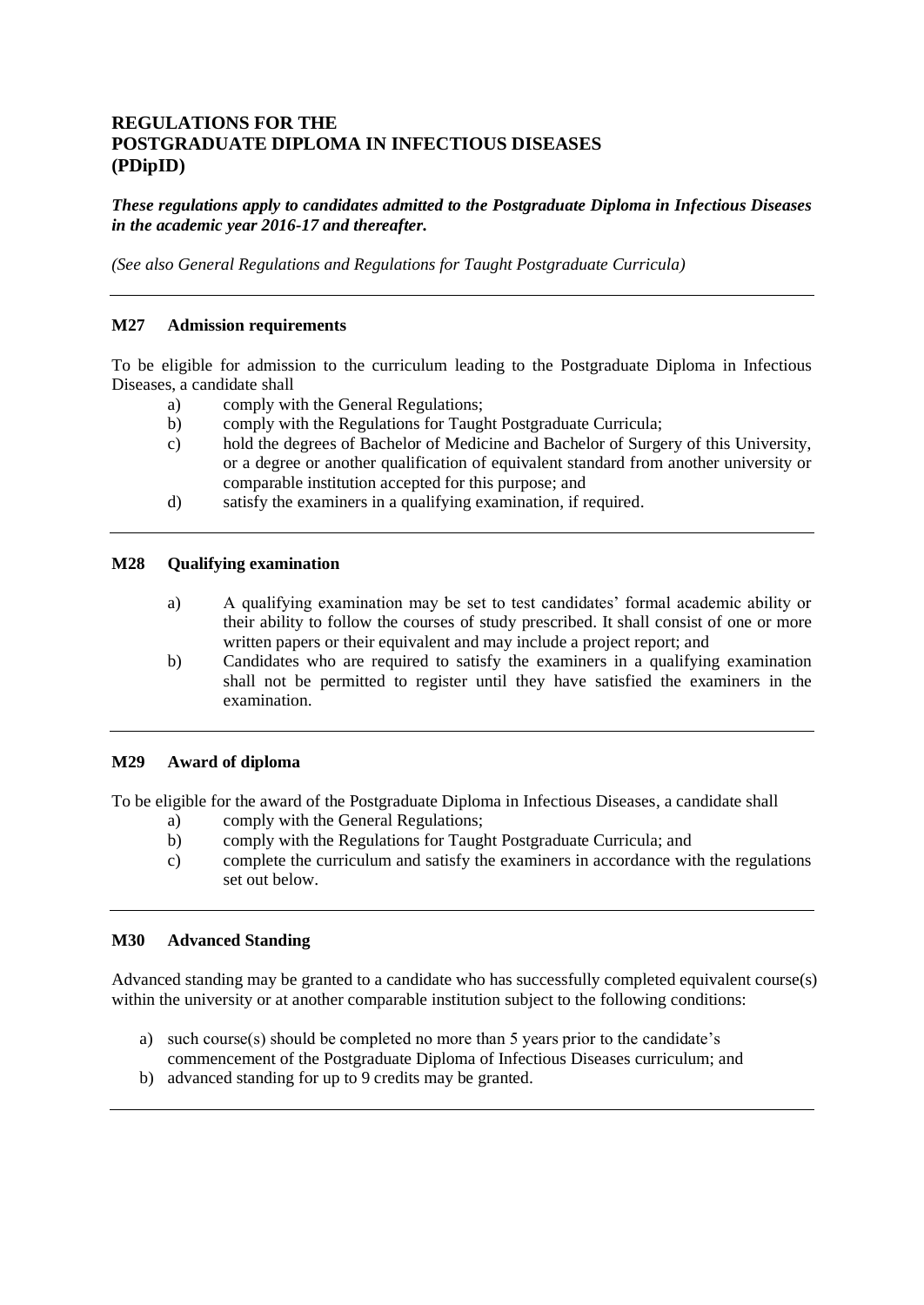## **M31 Period of study**

The curriculum shall normally extend over two academic years of part-time study. Candidates shall not be permitted to extend their studies beyond the maximum period of registration of four academic years of part-time study, unless otherwise permitted or required by the Board of the Faculty.

## **M32 Completion of curriculum**

To complete the curriculum, a candidate shall

- a) satisfy the requirements prescribed in TPG 6 of the Regulations for Taught Postgraduate Curricula;
- b) take not less than 60 credits in the manner specified in these regulations and the syllabuses, follow the instructions as prescribed in the syllabuses and complete satisfactorily all required written, practical and/or clinical work;
- c) complete the clinical attachment(s) at a location approved by the Board of Studies; and
- d) satisfy the examiners in the courses by continuous assessments and/or written examinations.

A candidate who fails to fulfil the requirements within the prescribed maximum period of registration shall be recommended for discontinuation under the provision of General Regulation G12.

#### **M33 Assessments**

A candidate who:

- (i) fails to satisfy the examiners in continuous assessment(s) of a course may be permitted to retake the prescribed assessment(s) or retake the course(s); or
- (ii) fails to satisfy the examiners in the clinical attachment may be permitted to retake the attachment; or
- (iii) fails to satisfy the examiners in the project report but has satisfactorily completed the prescribed works, may be permitted to re-submit the project report within a specific period of time; or
- (iv) is not permitted to retake the prescribed assessment(s), clinical attachment, course(s) or resubmit the project report, or exceeds the prescribed maximum period of registration may be recommended to discontinue his/her studies under the provisions of General Regulations G12.

## **M34 Grading systems**

Individual courses shall be graded according to the grading system of "Pass" or "Fail".